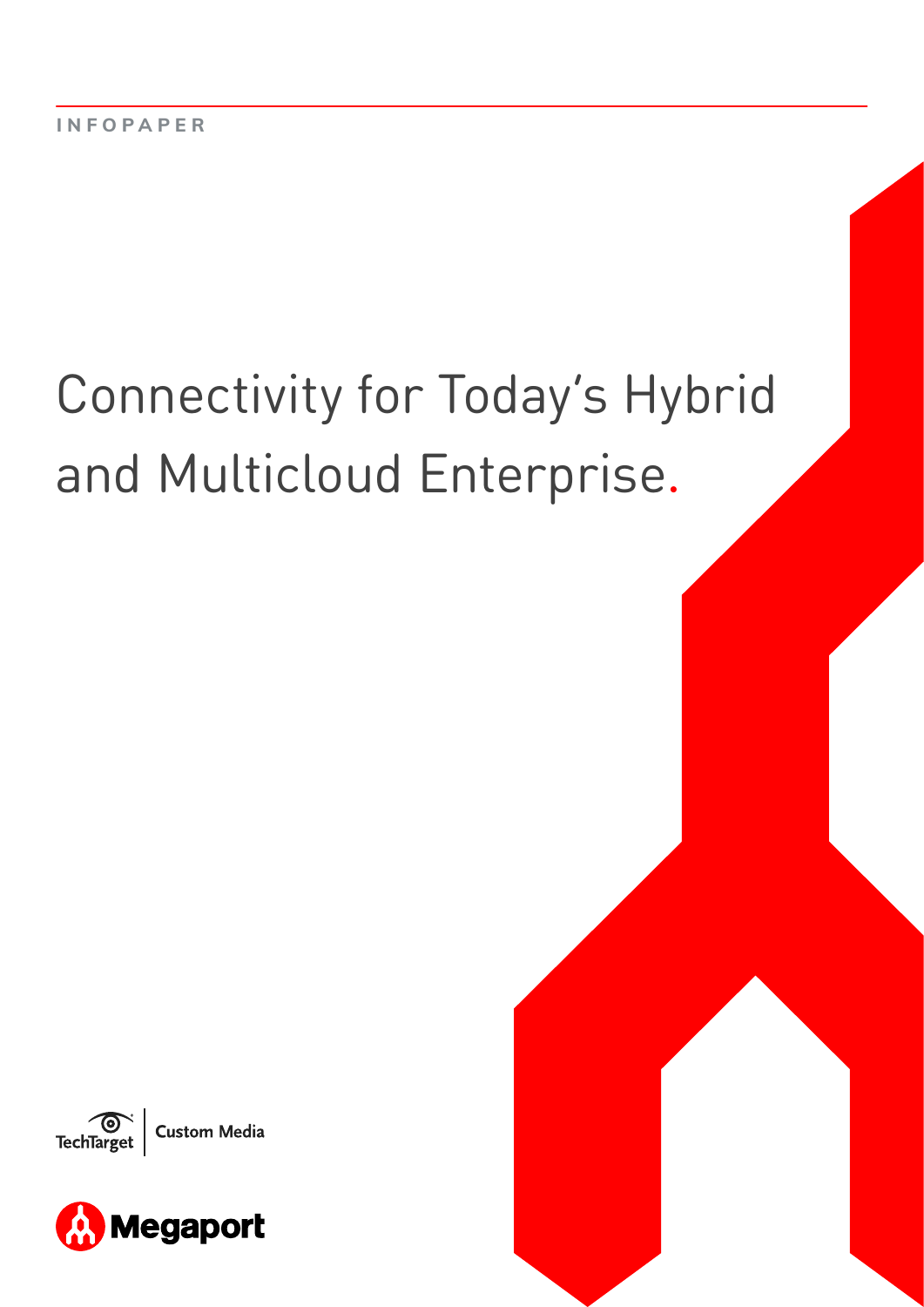



### Why connectivity matters for today's hybrid and multicloud enterprise

As organisations of all sizes strive to adapt and innovate to meet new technology demands of business units, they increasingly rely on multiple service providers to either augment or replace traditional IT infrastructure. Whether replacing hardware with compute and storage in the cloud, leveraging AI from IBM's Watson, or taking advantage of the convenience of Salesforce and productivity applications like O365 and G-Suite, businesses are turning to 'IT as a Service' models to reduce the burden of equipment and OS maintenance. This shift to public cloud allows companies to focus on their core business and react rapidly to changing environments and demands.

This infopaper explores how organisations are successfully adopting these new cloud trends and why connectivity is critical to achieve performance and security goals, simplify IT's management burden, and support workload flexibility – all without busting the budget.

### Choosing the right network connectivity

The way enterprises use connectivity and bandwidth is evolving rapidly. On one hand, businesses are adopting new Software as a Service (SaaS) applications daily, while on-premises infrastructure continues to evolve as well. IT organisations and architects are increasingly utilising public cloud and private colocation to augment – or replace – traditional on-premises infrastructure.

The acceleration of these shifts is evidenced by a recent Gartner forecast, predicting that "80 percent of enterprises will migrate entirely away from on-premises data centres with the current trend of moving workloads to colocation."<sup>1</sup> Why the rapid shift? Several megatrends are driving enterprises of all kinds out of the data centre into one or more clouds.

Firstly, IT is being challenged to become more responsive to rapidly changing line of business (LOB) demands and to meet elastic demands for capacity for seasonal or other bursts of growth. And, many of those LOB demands include new big data analytics requirements that are better fulfilled by utilising artificial intelligence (AI) and machine learning (ML) platforms more easily provisioned by the hyperscale cloud providers like Amazon Web Services (AWS), Microsoft, Google, and IBM.

Organisations relying on public internet connectivity may find themselves at a disadvantage, notably for the lack of security, less than stellar quality of service, and unpredictability that the public internet embodies. And, as organisations strive to be more flexible, most public internet services are the opposite, which means they lack the ability to align with rapidly changing workload and application demands of the cloud.

The internet is a public network built on trust. Sometimes, networks mistakenly 'leak' routes that cause traffic destined for an intended location, to show up in another – thus impacting performance and security.However, in some cases, there are malicious actors that engage in BGP route hijacking. These actors are taking advantage of the trust-nature of the internet by posing as a valid destination and intercepting traffic. Not only can critical information be stolen in such an event, the performance of the applications traversing the internet connection is severely degraded as traffic is routed, sometimes, halfway around the world.

Further hampering IT efforts to meet changing cloud demand is the time it takes to provision new networking connections. Traditionally, multiple cross-connects or separate private lines were required to connect to multiple cloud and network service providers at a substantial cost, and when time-to-market means everything, business units typically face 30 to 120 days of waiting between the time they order new connections and when they are finally deployed and ready to use.

<sup>&</sup>quot;Gartner identifies the top 10 trends impacting infrastructure and operations for 2019," Gartner, December 2018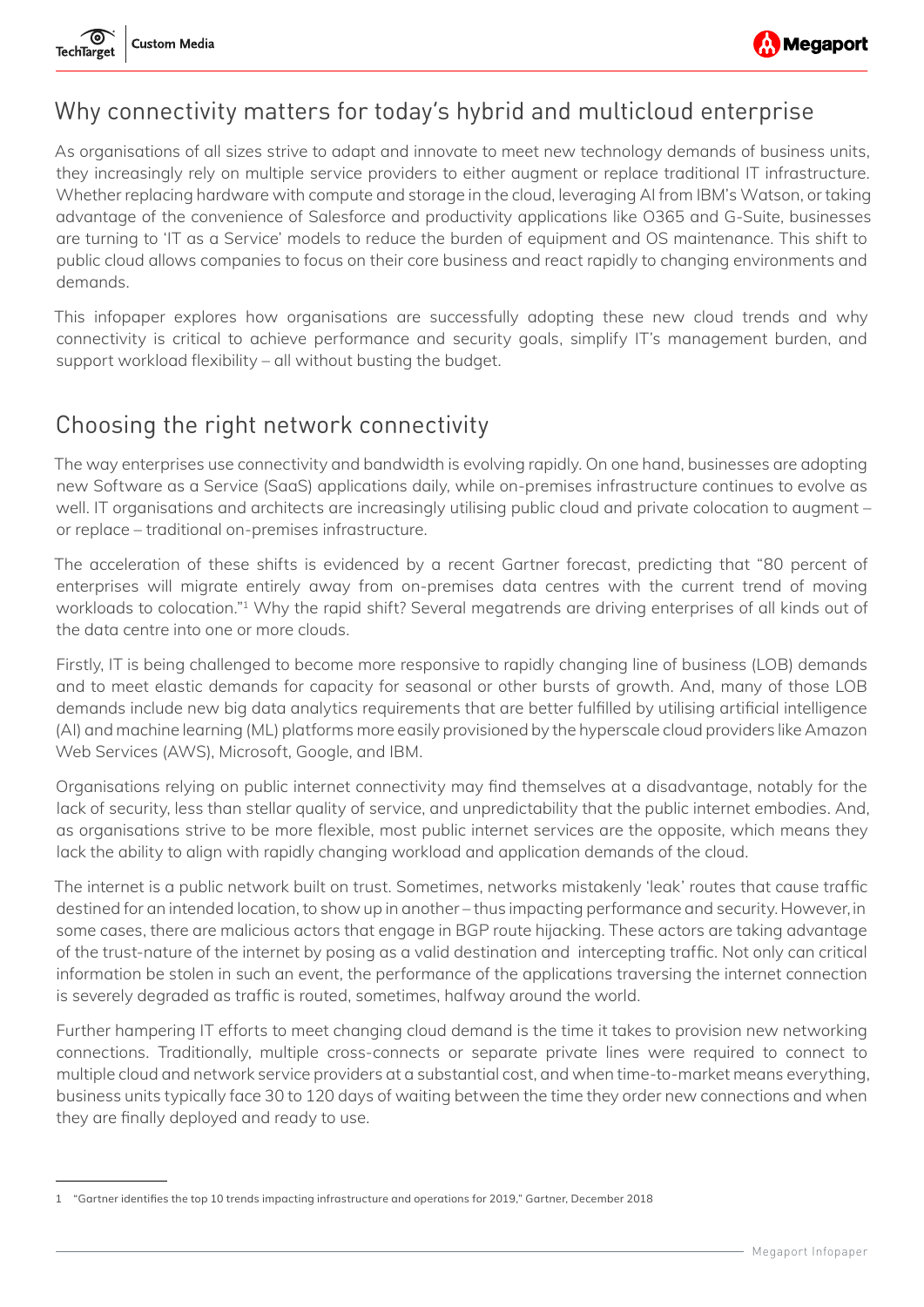



Migrating data into cloud environments and the ongoing connectivity to support them – whether from onpremises to cloud or from one cloud to another – is increasingly complex and will only become more so in the future. Put simply, the traditional model of procuring and using connectivity does not align with the 'as a service' model of cloud providers. And the internet is not inherently a secure method of transmitting data. This is why the choice that a company makes regarding its network connectivity has a direct effect on their business from the get-go.

Considering these implications, it's clear that Network as a Service (NaaS) is a critical component to a holistic IT strategy. It aligns the consumption of network capacity to the elasticity of cloud models and enables selfserve, on-demand procurement. But, equally as important, as we'll explore throughout this paper, NaaS also facilitates connections to services and data centres over a private, secure network - all while abstracting manual provisioning of capacity. Ultimately, NaaS empowers IT stakeholders with a powerful set of networking tools accessed through a web-based point-and-click environment. This allows them to simplify their connectivity strategy and processes, and focus on what's next for their business instead.

# Considering a multicloud approach

More often than not an enterprise's journey to the cloud involves more than one public cloud provider, and perhaps more than one private cloud or colocation partner, as well. It's become increasingly common to see organisations utilise SaaS cloud applications like Salesforce, SAP, and Oracle to manage critical ERP functions, and Cloud Service Providers like Azure, AWS, Google, and IBM for productivity applications, disaster recovery and backup, and AI. Many born-in-the-cloud enterprises also rely on Infrastructure as a Service (IaaS) or Platform as a Service (PaaS) private clouds and forgo on-premises infrastructure entirely.

This is what Gartner's projection is pointing toward: "From co-location to public cloud, plenty of alternatives to on-premises data centres exist. Leaders must identify whether there are truly strategic reasons to persist with on-premises needs, especially when they consider the significant amount of investment involved is often amortised over many years."2

Since each cloud provider offers their unique benefits, organisations may find that adopting multiple clouds enables them to gain several key benefits: Taking advantage of leading applications and services that align to specific business outcomes, optimising the overall return on their public and private cloud investment; avoiding being locked-in to a single cloud provider's portfolio and rate structure; and reducing the overall risk of data loss due to catastrophe or natural disaster. As adoption of multiple clouds increases, the complexity of connectivity required to interconnect a multicloud architecture also increases.

Businesses of all kinds find the need to connect to and connect between on-premises infrastructure, colocated assets, and born-in-the-cloud or cloud-hosted data and applications. What are some real-world advantages of implementing a multicloud approach?

# Florida Cancer Specialists increases control, lower latency

Data-intensive customer medical records are critical to national healthcare provider, Florida Cancer Specialists. Their need to scale missioncritical workloads for data protection between their Cyxtera data centre, private cloud, and public cloud services – securely with low latency and within their budget – led them to Megaport.

Now, Florida Cancer Specialists enjoys centralised control over their hybrid multicloud environment, and Megaport's private network helps ensure compliance and regulatory needs are also being met. The result has been improved management of complex workloads between colocation and public cloud environments, thanks to Megaport's cloud-neutral NaaS offering.

#### **[See how they did it](https://www.megaport.com/resources/customer-stories/?utm_source=tech-target&utm_medium=PDF&utm_campaign=CaseStudy)**

<sup>2</sup> Gartner ibid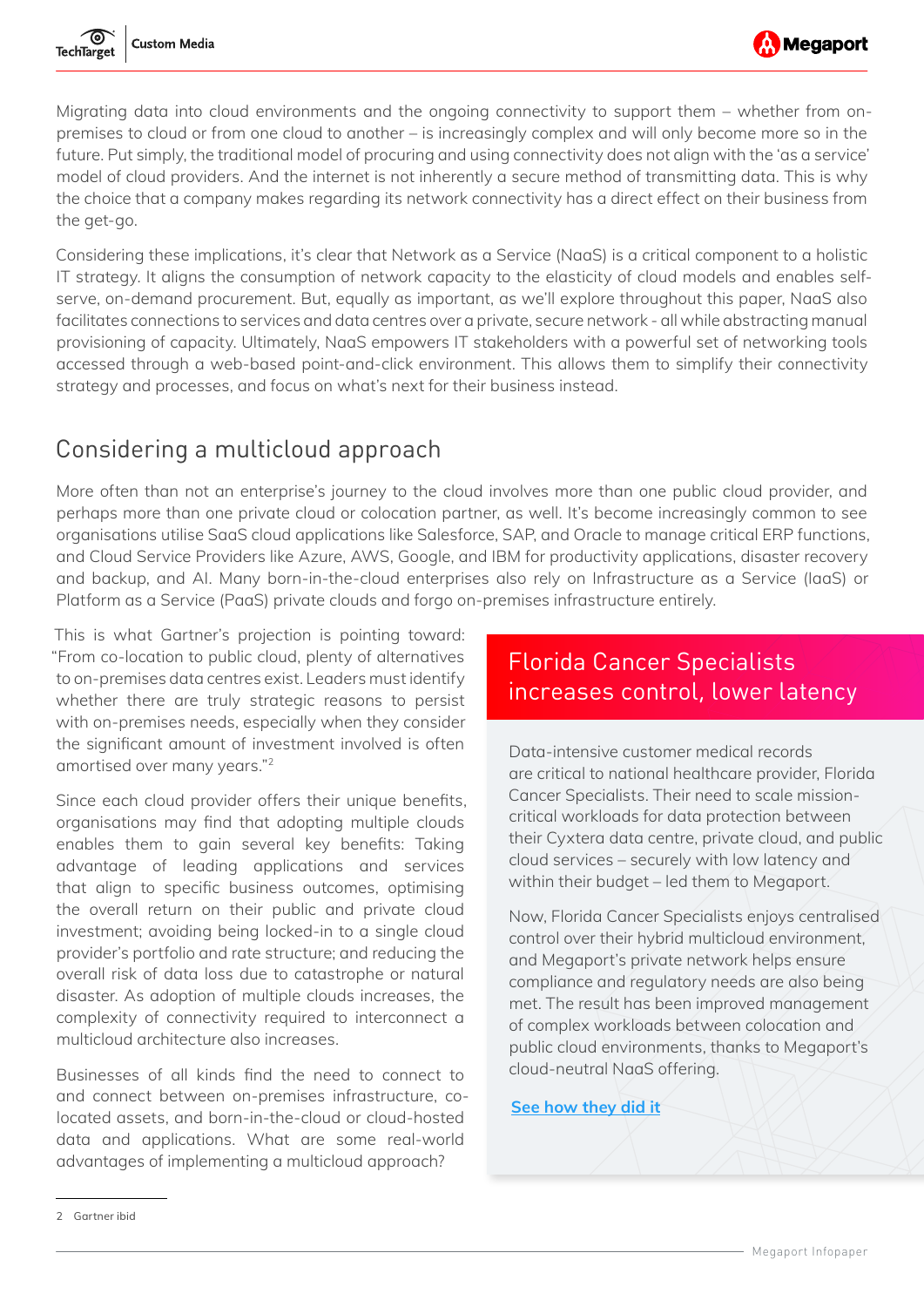



#### The advent of the cloud onramp

AWS Direct Connect, Azure ExpressRoute, Google Cloud Interconnect, and Oracle Fast Connect are a few of the most popular cloud onramps available today. These onramps allow customers to directly connect into public cloud infrastructure through a private connection. This means that customers can bypass the besteffort internet and take advantage of dedicated connections into the cloud infrastructure that houses their applications. Today, there are hundreds of cloud onramps globally, dedicated to connecting customers into specific cloud availability zones or cloud regions. For example, as of publishing, Azure has two ExpressRoute onramps in Silicon Valley that service the US West Azure Cloud Region.

Network as a Service provides on-demand, dedicated connections to cloud onramps. Software and network integration with cloud providers ensures that NaaS enables the provisioning of capacity in near-real-time and that capacity can be managed in a point-and-click manner. This reduces the long lead times to turning up cloud applications and ensures connectivity is elastic and aligned to cloud consumption models.

### Important factors for multicloud connectivity

Multicloud and cloud-to-cloud connectivity strategies are becoming the new normal for global enterprises of all sizes. Think about it this way: the applications that reside within individual Cloud Service Providers often need to communicate with one another. For example, a database hosted within 'Cloud Provider A' may need to communicate with the CRM, billing, and general ERP systems hosted in 'Cloud Provider B.' The connection between these applications is critical to ensure performance, security, and scaling. The same holds true for applications hosted on private infrastructure that need to communicate to applications within public cloud environments. So, what should architects and IT professionals look for when finding the right partners to connect their disparate cloud and on-premises resources?

- **Connectivity to cloud onramps of their chosen Cloud** Service Providers is an absolute must. Organisations should not have to provision multiple physical connections to reach multiple clouds.
- **P** A robust ecosystem of service providers that enables access to best-in-class services and applications.
- $\bullet$  On-demand scalability from megabits to gigabytes per second as requirements or workloads change.
- Goftware and network integration to reduce the complexities of provisioning and managing connections into mission-critical service providers.
- $\bullet$  Intuitive tools and reporting to control connectivity and visualise the network environment.
- **P** A large footprint to reach key locations around the globe effortlessly.
- **Cross-connectivity to multiple regions and multiple** clouds to support localisation and redundant architectures.
- Ģ Virtual routing capabilities to granularly control traffic and enable cloud-to-cloud connections easily.

# Karma Automotive dynamically scales IT footprint

Specialty automaker, Karma Automotive, faced a prevalent enterprise challenge – network scalability. With production databases and workloads running seamlessly at their colocation site, they needed to rapidly scale the number of compute cores they provisioned in the cloud – for aerodynamics design and fluid dynamics modeling – from 200 to over 5,000 across multiple cloud regions. They turned to Megaport to provide the on-demand scalable bandwidth that enabled Karma to perform simulations in the right place and time, choosing the closest AWS Regions to lower latency. Megaport's Virtual Cross Connect (VXC) enabled Karma to bypass congested cloud exchanges with the flexibility and control to test performance and cost metrics before going into production.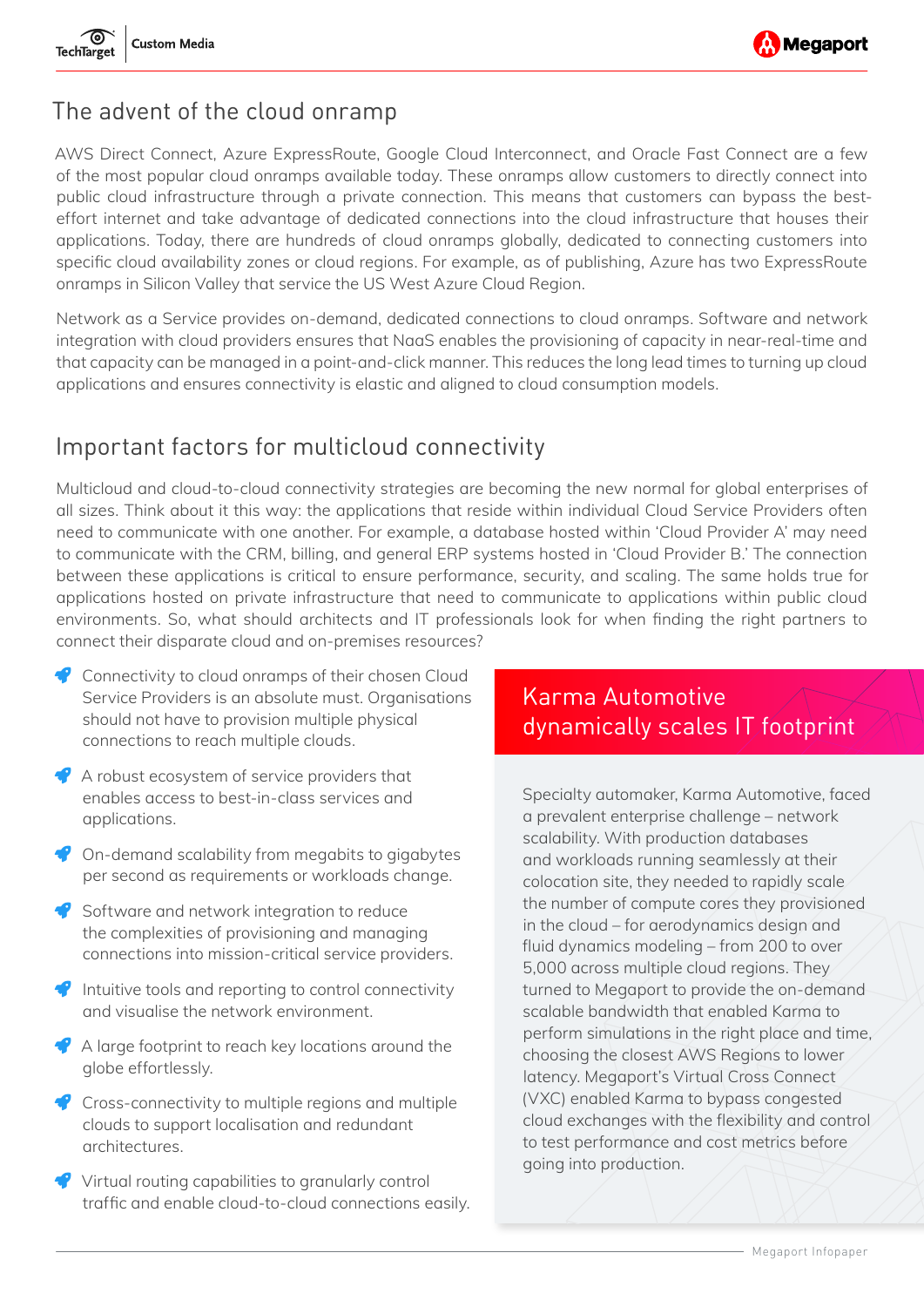



### Megaport's Network as a Service solution

Megaport is transforming the way people, enterprises, and service providers interconnect and makes multicloud connectivity easy and affordable. Its Software Defined Network (SDN) gives enterprises the ability to flexibly provision bandwidth between clouds and colocation providers on demand. Users can provision a new connection in minutes, as compared with weeks or months for traditional connectivity providers.

Customers can connect to Megaport at speeds up to 100Gbps. Megaport enables enterprises to create VXCs between any number of endpoints on their global network, whether they are clouds, data centres, or any of the over 300 service providers in their ecosystem, at any capacity up to 10Gbps, within seconds.

The Company's private network bypasses the public internet and provides secure, dedicated connectivity with predictable performance, and pay-as-you-go scalability without long-term contracts.

With an extensive footprint throughout APAC, North America, and Europe, businesses can access the Megaport Network from more than 450 global locations. Megaport connects more than 130 major cloud onramps globally. The end result is greater agility, reduced operating costs, and increased speed to market compared with traditional connectivity options.

[Click here](https://www.megaport.com/resources/customer-stories/?utm_source=tech-target&utm_medium=PDF&utm_campaign=CaseStudy) to learn how Megaport enables easy connectivity for enterprise businesses.